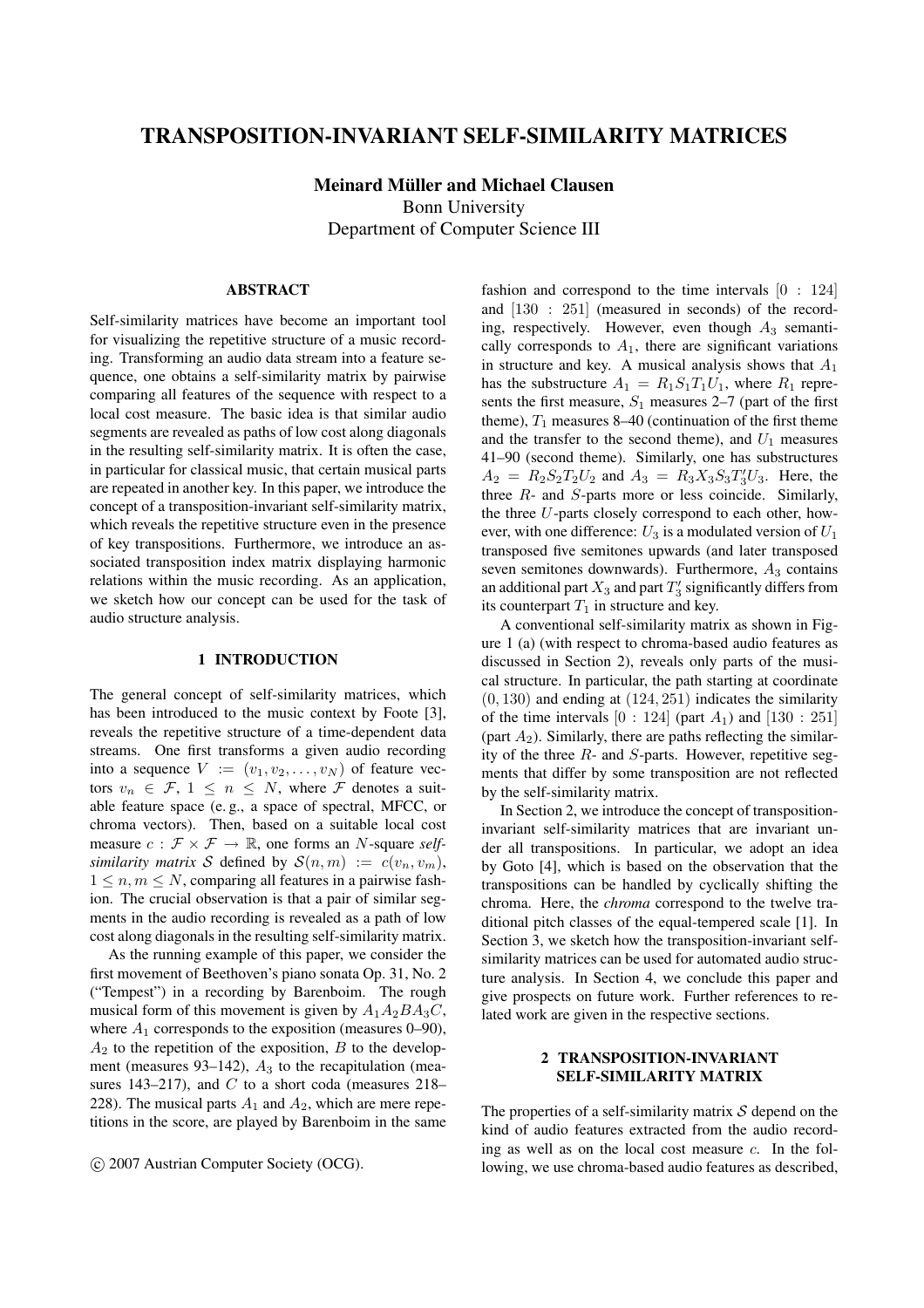

**Figure 1**. First movement of Beethoven's piano sonata Op. 31, No. 2 ("Tempest") in a recording by Barenboim. **(a)** Self-similarity matrix  $S$ . Low costs are indicated by dark colors (cost  $0$  corresponds to black) and high costs by light colors (cost 1 corresponds to white). (b) Transposition-invariant self-similarity matrix  $\sigma^{min}(S)$ . (c) Groups of mutually similar audio segments obtained from S. **(d)** Groups of mutually similar audio segments obtained from  $\sigma^{\min}(\mathcal{S})$ .

e. g., in [1, 4, 6]. Assuming the equal-tempered scale, the chroma correspond to the set  $\{C, C^{\sharp}, D, \dots, B\}$  that consists of the twelve pitch spelling attributes as used in Western music notation. Note that in the equal-tempered scale different pitch spellings such  $C^{\sharp}$  and  $D^{\flat}$  refer to the same chroma. We consider the feature space

$$
\mathcal{F} := \left\{ v \in \mathbb{R}^{12} \; \big| \; \sum_{i=1}^{12} v(i)^2 = 1 \right\}
$$

of normalized 12-dimensional chroma vectors  $v$  $(v(1), v(2), \ldots, v(12))$ , where  $v(1)$  corresponds to chroma C,  $v(2)$  to chroma  $C^{\sharp}$ , and so on. Then, the given audio signal is decomposed into a sequence  $V =$  $(v_1, v_2, \ldots, v_N)$  of normalized chroma vectors  $v_n \in \mathcal{F}$ ,  $1 \leq n \leq N$ , which expresses the signal's local energy distribution among the 12 pitch classes. Such a chroma representation can be obtained, e. g., from a spectrogram by suitably pooling Fourier coefficients [1] or by using multirate filter bank techniques [6]. Chroma-based audio features absorb variations in parameters such as dynamics, timbre, and articulation and closely correlate to the short-time harmonic content of the underlying audio signal. In the following, we use a feature sampling rate of 1 Hz, i. e., each vector corresponds to one second of the original audio signal.

Furthermore, we use the local cost measure  $c : \mathcal{F} \times$  $\mathcal{F} \to \mathbb{R}$  defined by  $c(v, w) := 1 - \langle v, w \rangle$  for  $v, w \in \mathcal{F}$ . Since v and w are normalized, the inner product  $\langle v, w \rangle$ coincides with the cosine of the angle between  $v$  and  $w$ . Actually, in the following, we use an enhanced version of the local cost measure by incorporating contextual information, see [5] for details. The resulting self-similarity matrix will be denoted by  $S$  and is shown in Figure 1 (a) for our Beethoven example.

To account for transpositions, we revert to the observation by Goto [4] that the twelve cyclic shifts of a 12 dimensional chroma vector naturally correspond to the twelve possible transpositions. In contrast to previous approaches, we incorporate all transpositions into a single self-similarity matrix. To this end, let  $\sigma : \mathcal{F} \to \mathcal{F}$  denote the *cyclic shift* defined by

$$
\sigma((v(1), v(2), \ldots, v(12))) := (v(2), \ldots, v(12), v(1))
$$

for  $v := (v(1), \ldots, v(12)) \in \mathcal{F}$ . Then, for a given audio data stream with chroma-based feature sequence  $V := (v_1, v_2, \dots, v_N)$ , the *i*-transposed self-similarity *matrix*  $\sigma^i(S)$  is defined by

$$
\sigma^i(\mathcal{S})(n,m) := c(v_n, \sigma^i(v_m)),
$$

for  $1 \leq n, m \leq N$  and  $i \in \mathbb{Z}$ . Obviously, one has  $\sigma^{12}(\mathcal{S}) = \mathcal{S}$ . Intuitively,  $\sigma^{i}(\mathcal{S})$  describes the similarity relations between the original audio data stream and the audio data streams transposed by  $i$  semitones upwards (modulo 12). Taking the minimum over the twelve different cylic shifts, we obtain the *transposition-invariant*  $self$ -similarity matrix  $\sigma^{\min}(\mathcal{S})$  defined by

$$
\sigma^{\min}(\mathcal{S})(n,m) := \min_{i \in [0:11]} \Big( \sigma^i(\mathcal{S})(n,m) \Big).
$$

Furthermore, we store the minimizing shift indices in an additional  $N$ -square matrix  $\mathcal{I}$ , which is referred to as *transposition index matrix*:

$$
\mathcal{I}(n,m) := \mathrm{argmin}_{i \in [0:11]} \Big( \sigma^i(\mathcal{S})(n,m) \Big).
$$

We illustrate this concept by means of two examples. Figure 1 (b) shows the transposition-invariant selfsimilarity matrix of our Beethoven example. The most striking difference to the conventional self-similarity matrix shown in Figure 1 (a) are the two additional paths in the upper left part. (Due to the symmetry of  $S$  and  $\sigma^{\min}(\mathcal{S})$ , we only consider the part above the main diagonal in the following discussion.) The first of these paths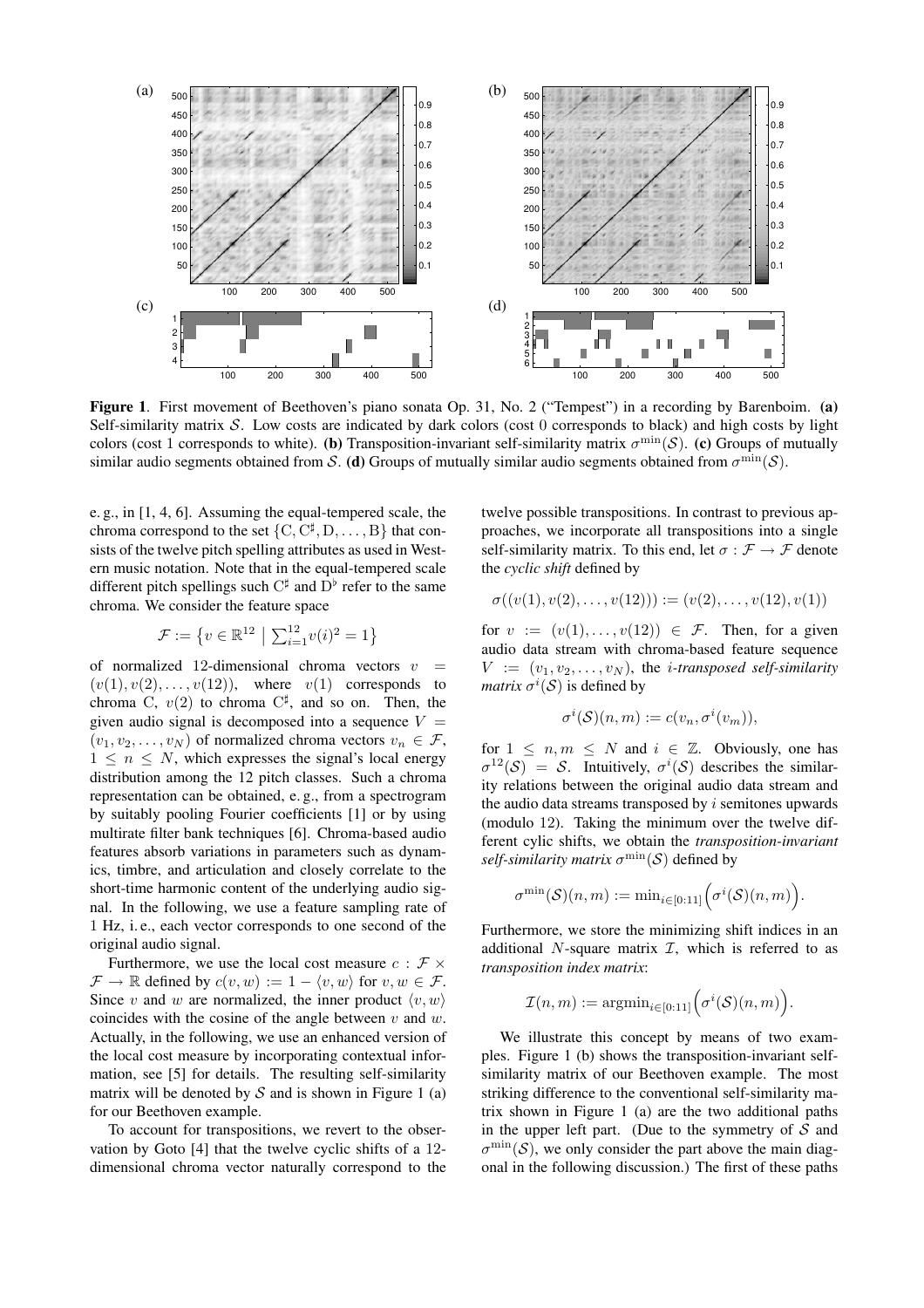

**Figure 2**. Zager & Evans, "In the year 2525". **(a)** Self-similarity matrix S. **(b)** Groups of mutually similar audio segments obtained from S. (c) Transposition-invariant self-similarity matrix  $\sigma^{\min}(\mathcal{S})$ . (d) Groups obtained from  $\sigma^{\min}(\mathcal{S})$ .



**Figure 3.** Zager & Evans, "In the year 2525". (a) Color-coded representation of the transposition index matrix  $I$ . The three black-white images indicate the positions (black color), where the minimizing index is  $(b)$  i = 0 corresponding to no shift, **(c)**  $i = 1$  corresponding to one semitone upwards, **(d)**  $i = 2$  corresponding to two semitones upwards.

starts at coordinate  $(67, 452)$  and ends at  $(120, 504)$  indicating the similarity of the time intervals [67 : 120] (part  $U_1$ ) and [452 : 504] (part  $U_3$ ). Similarly, the second of these paths starts at coordinate (196, 452) and ends at (247, 504) indicating the similarity of the time intervals  $[196 : 247]$  (part  $U_2$ ) and  $[452 : 504]$  (part  $U_3$ ). Thus, these paths reveal the modulated repetition of the second theme in the recapitulation. We will continue our discussion of further additional path relations in Section 3.

As second example, we consider the song "In the year 2525" by Zager & Evans, which has the musical form  $AB_1^0B_2^0B_3^0B_4^0C_1^0B_5^1B_6^1C_2^1B_7^2EB_8^2F$ . The song starts with a slow intro, which is represented by the Apart. The chorus of the song, which is represented by the *B*-parts, is repeated 8 times. In particular,  $B_5^1$  and  $B_6^1$  are transpositions by one semitone upwards and  $B_7^2$ and  $B_8^2$  are transpositions by two semitones upwards of the first four *B*-parts  $B_1^0$  to  $B_4^0$ . The respective transposition indices have been indicated by the additional superscripts. Similarly the two transitional C-parts are shifted versions from each other. Figure 2 (a) shows the conventional self-similarity matrix. The path relations reveal the similarities of the four audio segments corresponding to the first four  $B$ -parts as well as the similarity between the audio segments corresponding to  $B_5^1$  and  $B_6^1$  and to  $B_7^2$ 

and  $B_8^2$ , respectively. However, the pairwise similarity relations between all eight B-parts only become visible in the transposition-invariant self-similarity matrix shown in Figure 2 (b).

The transposition index can be read off from the transposition index matrix  $\mathcal I$ , which is shown in Figure 3 (a) for the song "In the year 2525" in a color-coded form. Note that, opposed to the self-similarity matrices,  $\mathcal I$  is not symmetric along the main diagonal. Actually, a minimizing index i at coordinate  $(n, m)$  induces a minimizing index  $12 - i$  at coordinate  $(m, n)$ . For the sake of a better visualization, the three separate black-white images shown in Figure 3 (b)–(d) indicate by the black color all coordinates  $(n, m)$ , where the minimizing index in the definition of  $\sigma^{\min}(\mathcal{S})(n,m)$  is  $i = 0$ ,  $i = 1$ , and  $i = 2$ , respectively. We first discuss the case  $i = 0$  as shown in Figure 3 (b). Here, the black color at coordinate  $(n, m)$  indicates that  $c(v_n, \sigma^i(v_m))$  assumes a minimal values for  $i = 0$ . In other words, the chroma vector  $v_n$  is closer to  $v_m$  than to any other shifted version of  $v_m$ . This constitutes a necessary condition for the short-term harmonic content of the audio signal at time position  $m$  to be close to the one at time position  $n$ . (However, this condition is not sufficient in the sense that the cost  $c(v_n, v_m)$  may still be high in absolute terms.) Therefore, as expected, the minimizing